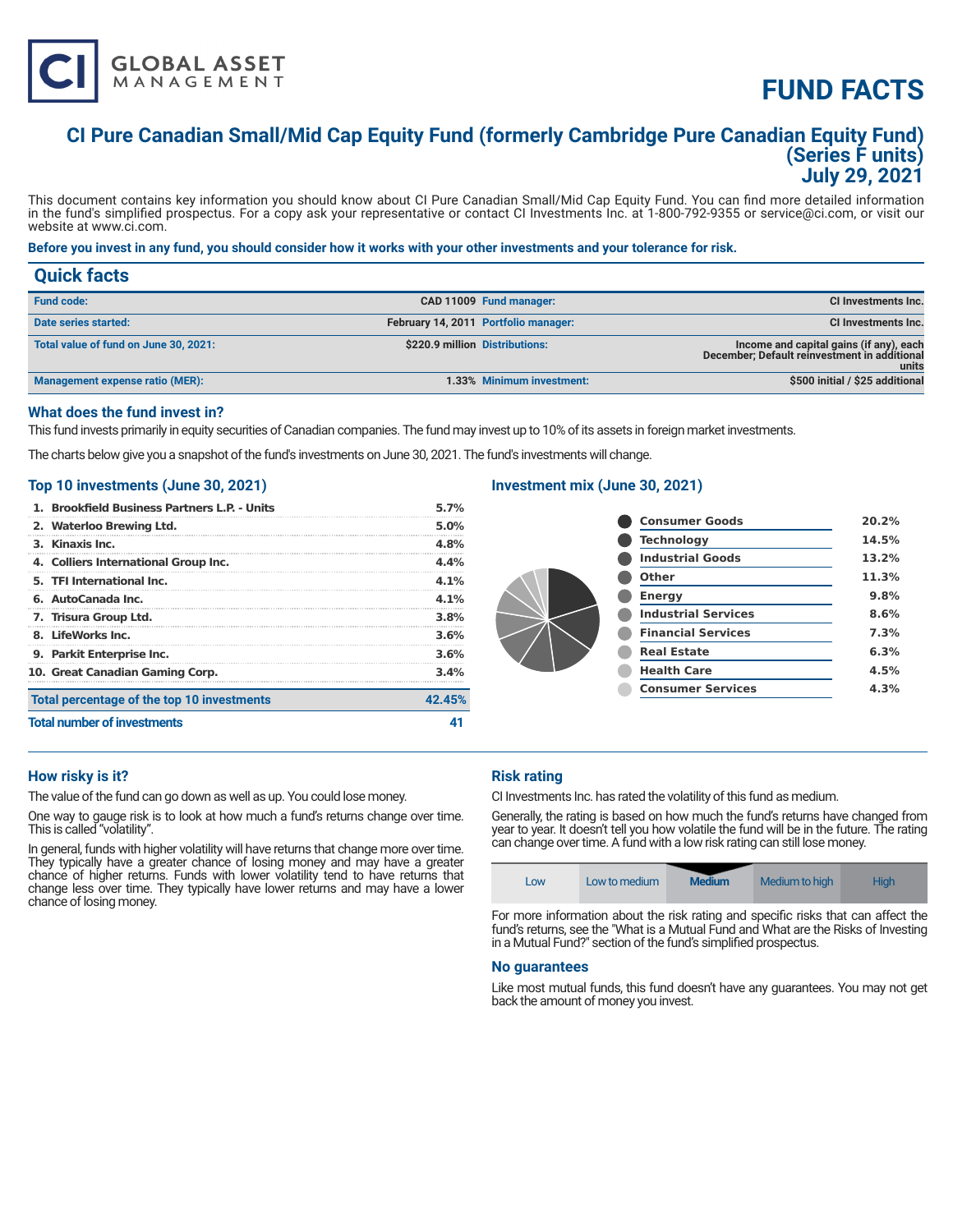# **CI Pure Canadian Small/Mid Cap Equity Fund (formerly Cambridge Pure Canadian Equity Fund) (Series F units)**

# **How has the fund performed?**

This section tells you how Series F securities of the fund have performed over the past 9 calendar years. Returns are after expenses have been deducted. These expenses reduce the fund's returns.

#### **Year-by-year returns**

This chart shows how Series F securities of the fund performed in each of the past 9 calendar years. This fund series dropped in value in 2 of the last 9 calendar years. The range of returns and change from year to year can help you assess how risky the fund has been in the past. It does not tell you how the fund will perform in the future.



#### **Best and worst 3-month returns**

This table shows the best and worst returns for Series F securities of the fund in a 3- month period over the past 9 calendar years. The best and worst 3-month returns could be higher or lower in the future. Consider how much of a loss you could afford to take in a short period of time.

|                     | <b>Return</b> | 3 months ending | If you invested \$1,000 at the beginning of the period |
|---------------------|---------------|-----------------|--------------------------------------------------------|
| <b>Best return</b>  | 24.9%         | June 30. 2020   | Your investment would be \$1,249.                      |
| <b>Worst return</b> | -31.9%        | March 31. 2020  | Your investment would be \$681.                        |

#### **Average return**

As at June 30, 2021, a person who invested \$1,000 in this series of units of the fund 9 years ago now has \$4,050. This works out to an annual compound return of 15.0%.

# **Who is this fund for?**

#### **This fund may be suitable for you if you:**

- are seeking growth of capital associated with Canadian equity securities
- $\cdot$  are investing for the medium and/or long term<br> $\cdot$  can telerate medium risk
- can tolerate medium risk

#### **A word about tax**

In general, you'll have to pay income tax on any money you make on a fund. How much you pay depends on the tax laws of where you live and whether you hold the fund in a registered plan, such as a Registered Retirement Savings Plan or a Tax-Free Savings Account.

Keep in mind that if you hold your fund in a non-registered account, fund distributions are included in your taxable income, whether you get them in cash or have them reinvested.